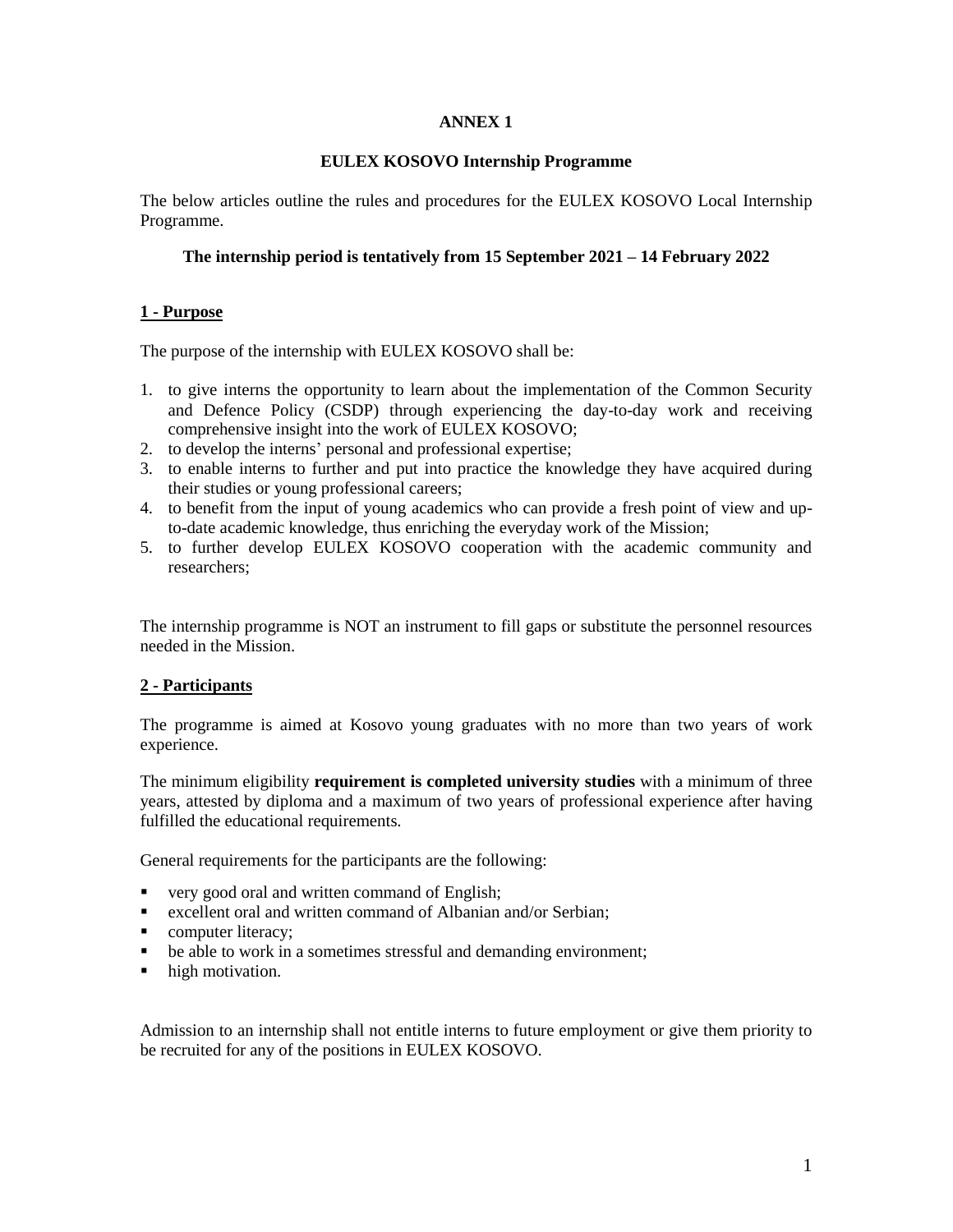## **3 - Application procedure**

The internship positions will be launched on the EULEX KOSOVO website.

Further documentation is not required for the initial application. References can be sought by the selection panel if needed.

# **4 - Selection**

Candidates considered to be most suitable will be short-listed and interviewed by video call, before the final selection is made. The assessment will be complemented by a written test.

## **5 - Administrative arrangements prior and upon deployment**

## **Prior to deployment, the interns have to present:**

- a copy of valid National ID Card;
- certificate from the Municipal Court in the area of residence, stating no prior criminal conviction (s);
- Residence in Kosovo;
- a copy of the University degree or equivalent;
- The duly completed EULEX Mission Pre-employment Medical Examination form, together with the required supporting documentation, to be submitted to Medical Unit.

### **On entry to the Mission the interns shall "check-in", including:**

- Register in the Personnel Database;
- **Sign a Confidentiality Acknowledgement form;**
- Obtain intern's ID:
- Be provided with an official email account;
- Participate in the Induction Training.

### **6. – Working hours/leave entitlements**

- Interns shall have the same working hours as EULEX KOSOVO staff;
- The programme requires the allocation of 20% of the working time to programme activities not necessarily directly connected to the intern's position responsibilities;
- Interns will have the opportunity to implement an individual internship project over the course of the programme;
- Interns earn two days of leave per completed month of internship, counting from the date of arrival/start of the internship contract.

### **7 - Access to working premises and assets**

It is the receiving office's/supervisor's responsibility to ensure that the intern has an appropriate working place, desk, chair, lamp, computer, radio and phone.

Interns will not be granted a pin code to place international calls.

Interns will not have access to drive EULEX KOSOVO vehicles.